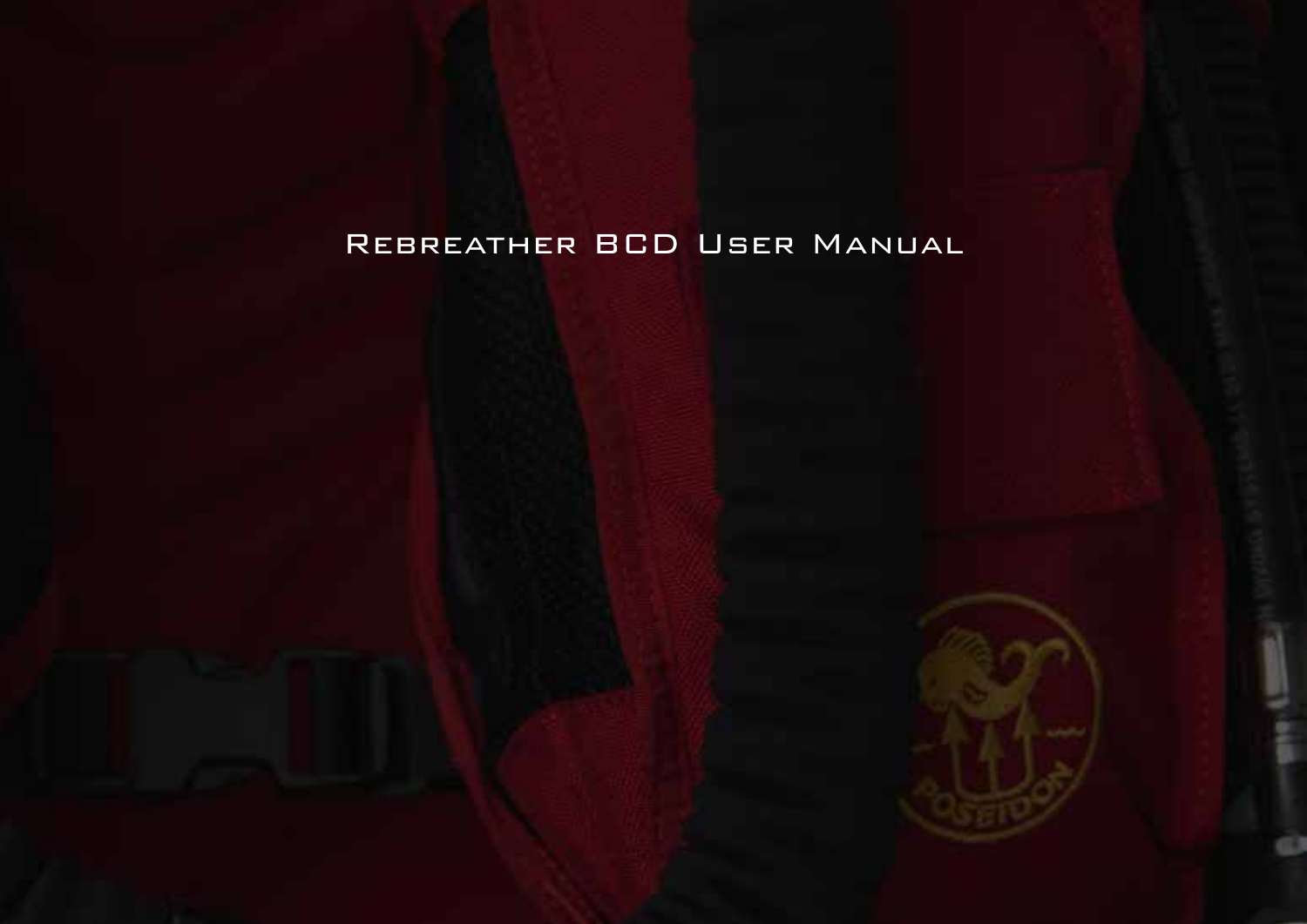

## The Rebreather BCD

The rebreather BCD is the first of its kind and features include integrated exchangeable lungs, weight system and the Poseidon individual patch system. The rebreather BCD is constructed to the highest quality and durability using ballistic nylon\*, YKK zippers and hand crafted detailing.

### Material

Premium black version in Nylon 1680. 3 color versions in red, blue and grey made in Cordura 1000. YKK Waterproof Zippers. Inflator with stainless steel mechanism.

#### Technical features

Integrated Counter Lungs, Integrated weightpockets, case for crotch strap, velcro for patches or gauntlet.

## Approvals/Certifications

The BCD are approved according to the EU Directive for Personal Protective Equipment, 89/686/EEC and meets or exceed the requirements of: EN 1809:1997.

Type examination certificate number 6403 A/09/16 PSA (Revision 1)

Issued by;

DEKRA EXAM GmbH Persönliche Schutzausrüstungen, Gasmessgeräte Adlerstraße 29 \* 45307 Essen Germany

Notified body number 0158.

Poseidon Diving Systems AB is certified according to ISO 9001



Text, photographs and figures copyright © 2008-2012 by Poseidon Diving Systems AB. ALL RIGHTS RESERVED. Manual Version 1.0 - February 2012.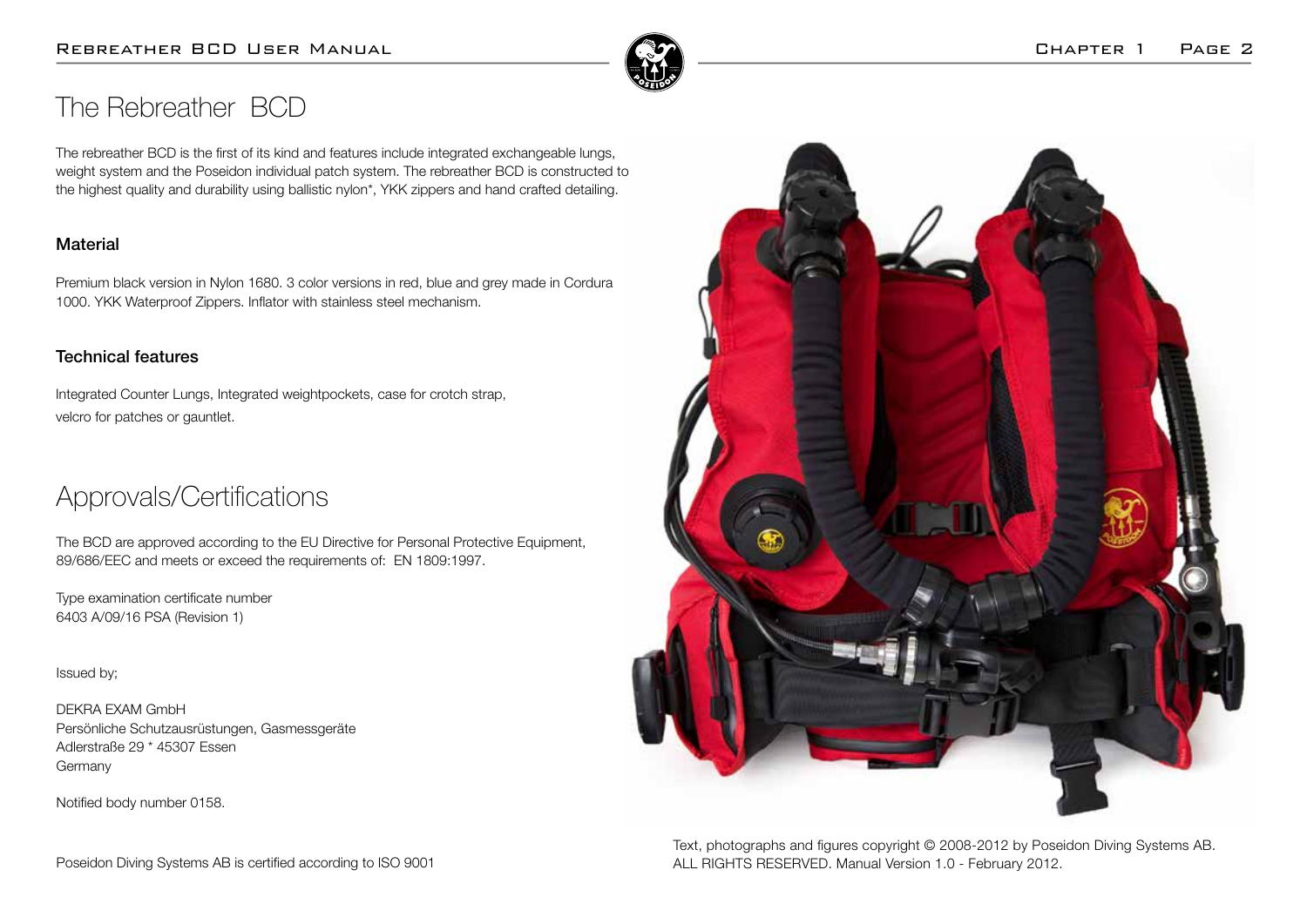

### WARNING:

П

Read user's manual before use.

This is not a lifejacket: it does not guarantee a head up position of the wearer at the surface.

Safe use of this product requires instruction in buoyancy control from a certified instructor.

Inspect all components of this product for proper operation, damage, wear or leakage before each use.

Do not inhale gases from inside bladder.

Rinse with fresh water thoroughly and drain after use.

Store partially inflated.

The information tag attached to the BCD (under the zipper next to the symbol) contains the above information and shall not be removed from the bladder.

Diving is a strenuous physical activity. Its difficulty may be increased by conditions such as cold water, poor visibility, hard work, and increased depth. Always try to exercise prudent judgement when determining whether or not to dive. Never dive when tired or in poor health.

Check that weights can be dropped off freely. If BCD integrated weights are not used, make absolutely sure the weight belt is not entangled when put on. If it is entangled it can be prevented from dropping off freely, and your emergency ascent can be jeopardised.

### WARNING:

 $\blacksquare$ 

You must be familiar with the procedure to drop weights in case of an emergency ascent.

Practice this procedure prior to your first use of your BCD in a perfectly safe environment, i.e. in confined water which is not deeper than 3 meters.

Modifications of the product beyond what is described in this manual are prohibited.

Modifications can impair the function of the BCD, and transfers the responsibility to the person who does the modification.

Maximum load on any stainless steel D-rings is 1500 N, please refer to technical data/Manufacturers approval.

Before use of the BCD in any configuration, you must have proper dive training and hold a certificate for diving from a recognised training organisation. As part of this training, you must have learnt how to establish neutral buoyancy, how to adjust the amount of ballast weights, safe descent and ascent techniques, inflating and deflating a BCD, donning and doffing both above and under the surface. With your new BCD you must practice these procedures again, and adjust the amount of ballast weights you may be used to.

Retain this manual for your reference. Review this manual periodically, and prior to diving.

Improper use, or misuse, of this harness or buoyancy compensator could result in serious injury or even death.

Diving deeper than 50m the requirement of EN 1809 for time to completely inflate bladder will be exceeded.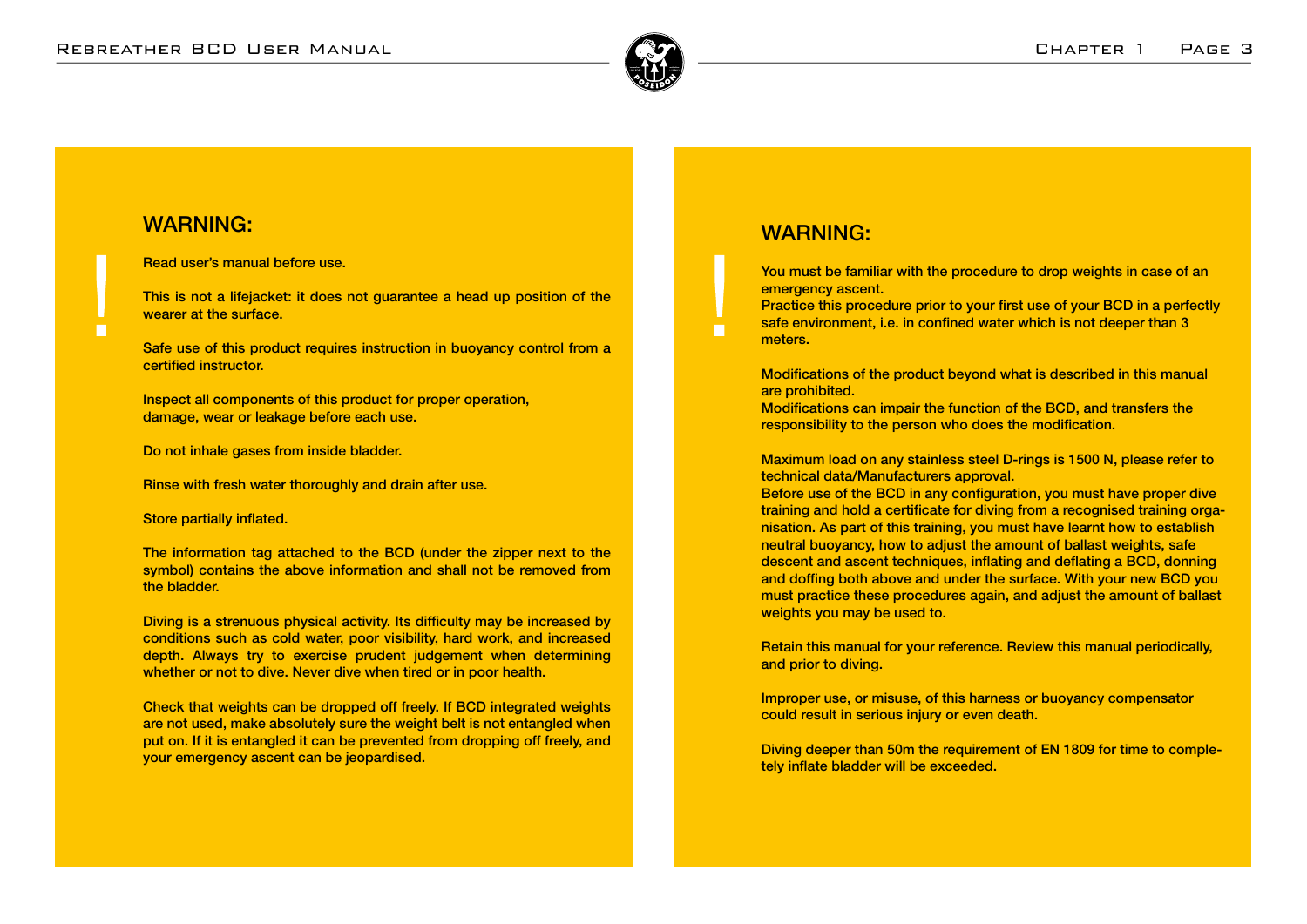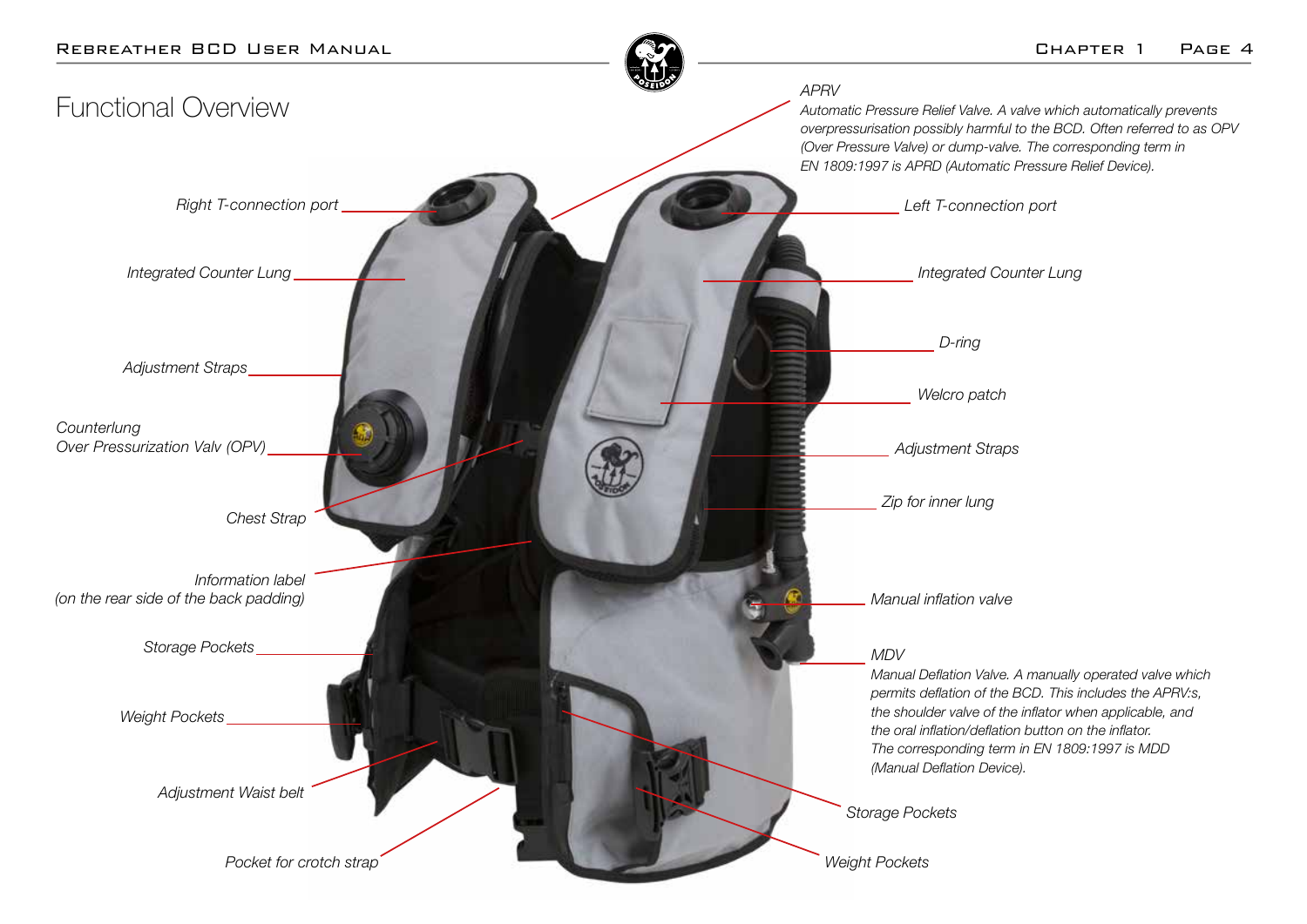

# Assembly

For Rebreather assembly, see separate manual.

*APRV, most efficient water drainage position.*



#### QMR Adapter.

*Attach the cansiter housing to your BCD with the QMR Adapter.*



*APRV*



#### T-connections.

*Connect the T-connection to the port in each Integrated Counter Lung, (see chapter 1, T-section assembly in the main manual).*

### Low Pressure hose.

*Connect the Low Pressure hose to a IP port on the diluent 1st stage.*





Rear CC loop hoses. *Attach the rear breathing hoses to the left and right counterlung ports.*

#### Front CC hoses to counter lung T-section. *Connect the left and right front CC loop hose to the counter lung T-connection.*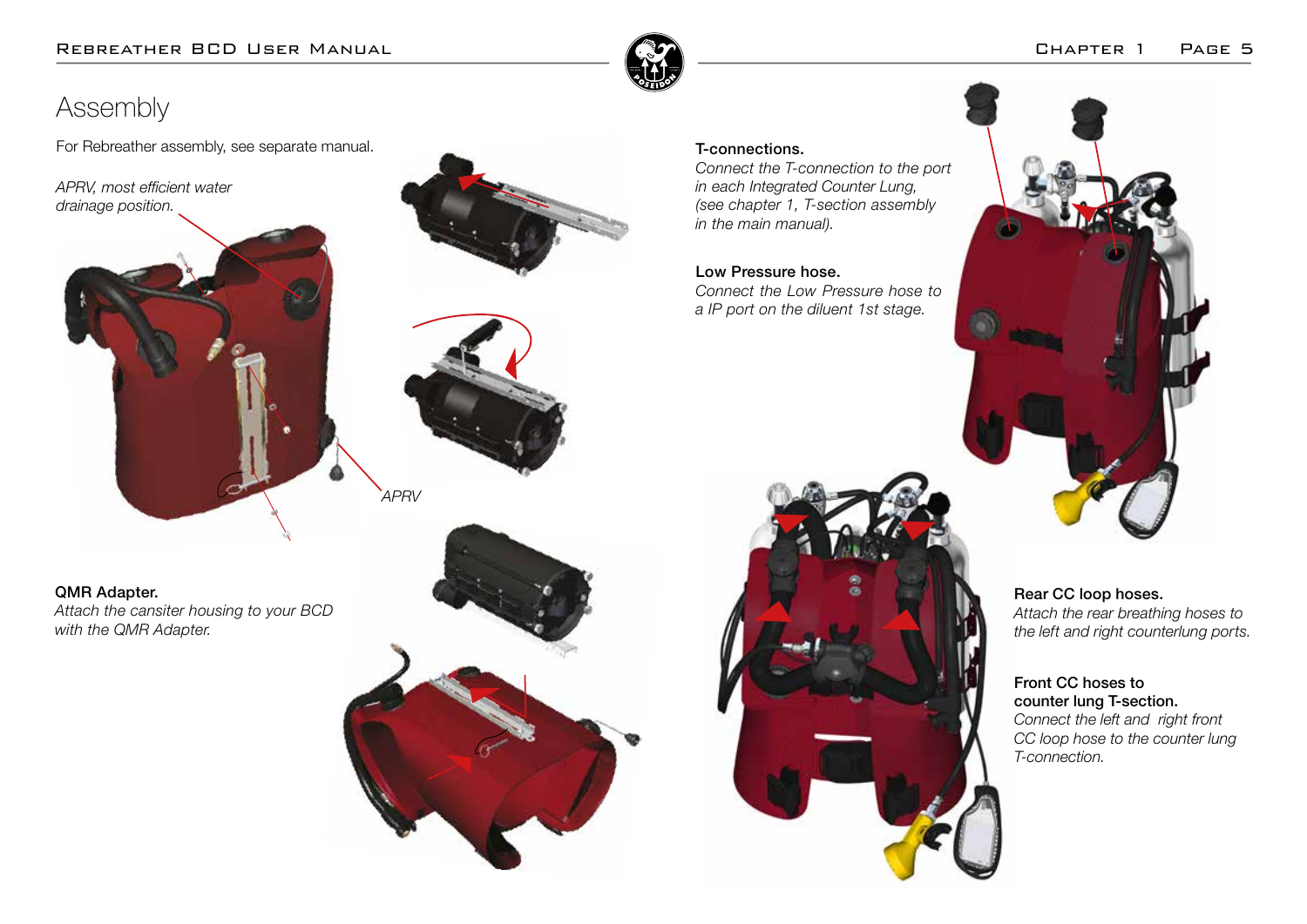

# **Donning**

Connect the quick connector of the inflator feed hose to the inflator mechanism.

Undo waist belt buckle and crotch strap buckle.

Put the BCD on starting with side where you have no instruments on your wrist, or APRV:s on your drysuit. Lean slightly forward and put the other arm into the BCD. Then tighten the waist belt, until you feel that you comfortably can carry the load.

Finally, adjust the shoulder straps and buckle the waist belt, crotch strap and chest strap. Ensure you have adjusted the BCD size to fit perfectly.

Put your weights into your weight pockets and lock the buckles.

# Pre Dive Checks

Check that your BCD is free from visible damages, such as e.g. cuts, punctures, frayed seams, excessive abrasion, and loose/missing hardware.

Open your cylinder valve.

Check the correct operation of the inflator mechanism by pressing the inflation button to inflate the bladder, check for leakages, and then shortly press the deflation button.

Check the manual deflation device mechanism by pulling the inflator corrugated hose. (does not apply to models with elbow connection to the bladder).

Check that you can reach both APRV:s on the right and left side respectively. Pull the knob and make sure the correct operation of the APRV.

Check that you can reach the handles of your QR weight system to release your own weights.

If a crotch strap is used, check that it is locked and that is does not prevent the release of weights.

Inflate the bladder sufficiently to keep you floating directly after entering the water.

## WARNING:

п

Do not dive with a BCD that is damaged, leaks air, or does not function properly. Before each use inspect for proper operation, leakage, or damage. Terminate any dive as safely and quickly as possible if the BCD becomes damaged, leaks air, or does not function properly.

Always perform a pre-dive and post-dive inspection of the BCD. Have your dive partner perform a crosscheck as well. The predive and post-dive BCD examinations help identify equipment problems before unsafe conditions exists.

Ensure you are using a regulator set at min/max working  $IP = 8 - 9.5$  bar.

Make absolutely sure your weight system is not entangled, and can be dropped off freely.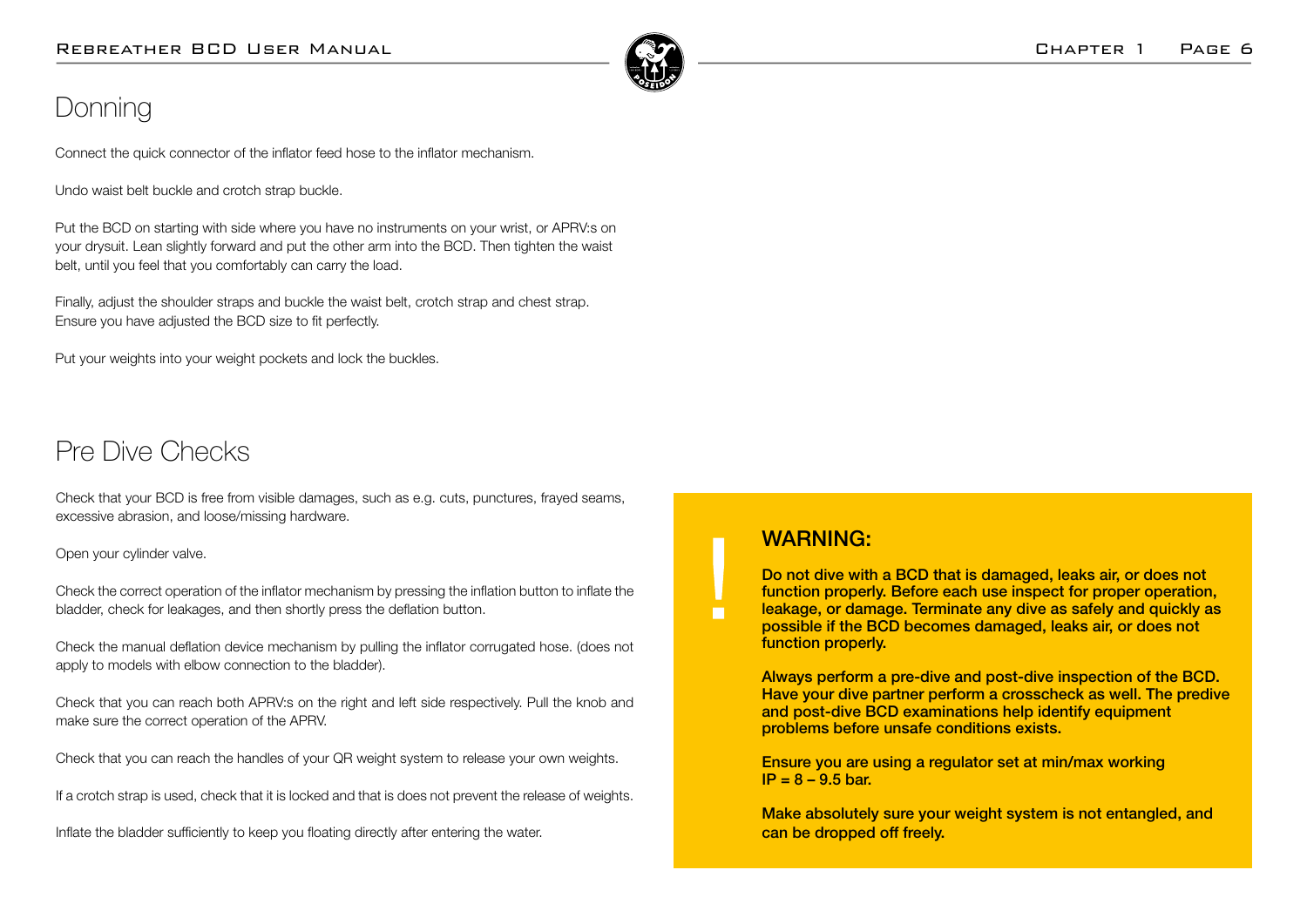

## Diving

 $\Box$ 

## WARNING:

Do not use your BCD as an assist or "lift bag" for bringing objects to the surface. These objects may be lost during the ascent, creating a sudden increase in buoyancy and loss of buoyancy control.

Do not inhale gases from inside bladder.

Keep sand and other contaminations out of the oral inflation mouthpiece and valve button. Under certain conditions contamination can cause the valve to not close completely. If this occurs while diving, shake the valve while operating it several times. If the valve leaks or remains inoperable immediately terminate the dive. Diving with a leaking BCD or with valves that do not operate properly may result in loss of buoyancy control that could result in serious injury or even death.

Be aware that the mesh at the bottom of the wing needed for effective draining of water, do expose an increased risk for bladder puncture. Make sure to protect this from coming in contact with sharp objects.

Buoyancy compensating is achieved by inflating and deflating the BCD bladder. Inflating the BCD using the power inflator is done by depressing the inflator button using short bursts. Continuous depressing of the button can cause you to become excessively buoyant. Orally inflating of the bladder is achieved by exhaling a small amount of air into the inflator. Place your lips on the inflator mouthpiece and exhale while depressing the oral inflation button. After exhaling release the oral inflation button to prevent air from escaping.

Deflating the BCD is done by using either the inflator's oral inflation button or any of the APRV:s. For deflation using the inflator oral inflation button, hold the inflator in an upright position so that it becomes the highest point of the BCD and depress the oral inflation button.

Deflation of the BCD using an APRV is done by activating the valve that is placed on the highest portion of the BCD depending on the diver's attitude during the actual period of time. The two APRV:s placed on the rear lower portion of the BCD are activated by pulling the knob. For activating the inflator integrated MDV pull the inflator as if to extend the corrugated hose.

## WARNING:

Avoid attempting to deflate an already empty bladder as this will allow seawater to enter. A flooded BCD can cause buoyancy difficulties.

In case of inflator malfunction or freezing, the inflator might continuously inflate the bladder. Start by detaching the inflator hose and continuously deflate the bladder by depressing the oral inflation button while holding the inflator at the highest possible position to increase deflation effectiveness.

# After Dive

After finishing your dive start with undoing your weight pockets.

Let water out from your BCD that may have entered the bladder during your dive.

It is important to open up the breathing loop to allow the hoses and other components to dry overnight. This is, by far, the best procedure for keeping theinside of the breathing loop clean. All four breathing hoses should be removed from their attachment points (mouthpiece, shoulderports, and main housing), and placed such that water inside will drain out, and somewhere with relatively dry, well-circulated air.

It is good practice to rinse, disinfect, and dry the counterlungs after a dive. Any disinfectant solution that doesn't have a negative effect on plastics and/or rubber can be used for this purpose. Poseidon recommends using a disinfectant called Gigasept™ or Virkon.

Inflate the BCD, either orally or by using the inflator. With the BCD almost fully inflated, rotate it back and forth a few times so that the entrapped water collects inside.

Then let the water out through the inflator, by holding the BCD up side down, with the inflator at the lowest point and depressing the oral inflation button. Rinse your BCD in fresh water both internally and externally after every dive. After seawater have been emptied as described above, fill approximately 1-2 litres of fresh water into the BCD via the inflator. Partly inflated, rinse the BCD internally and then let the water out as described above.